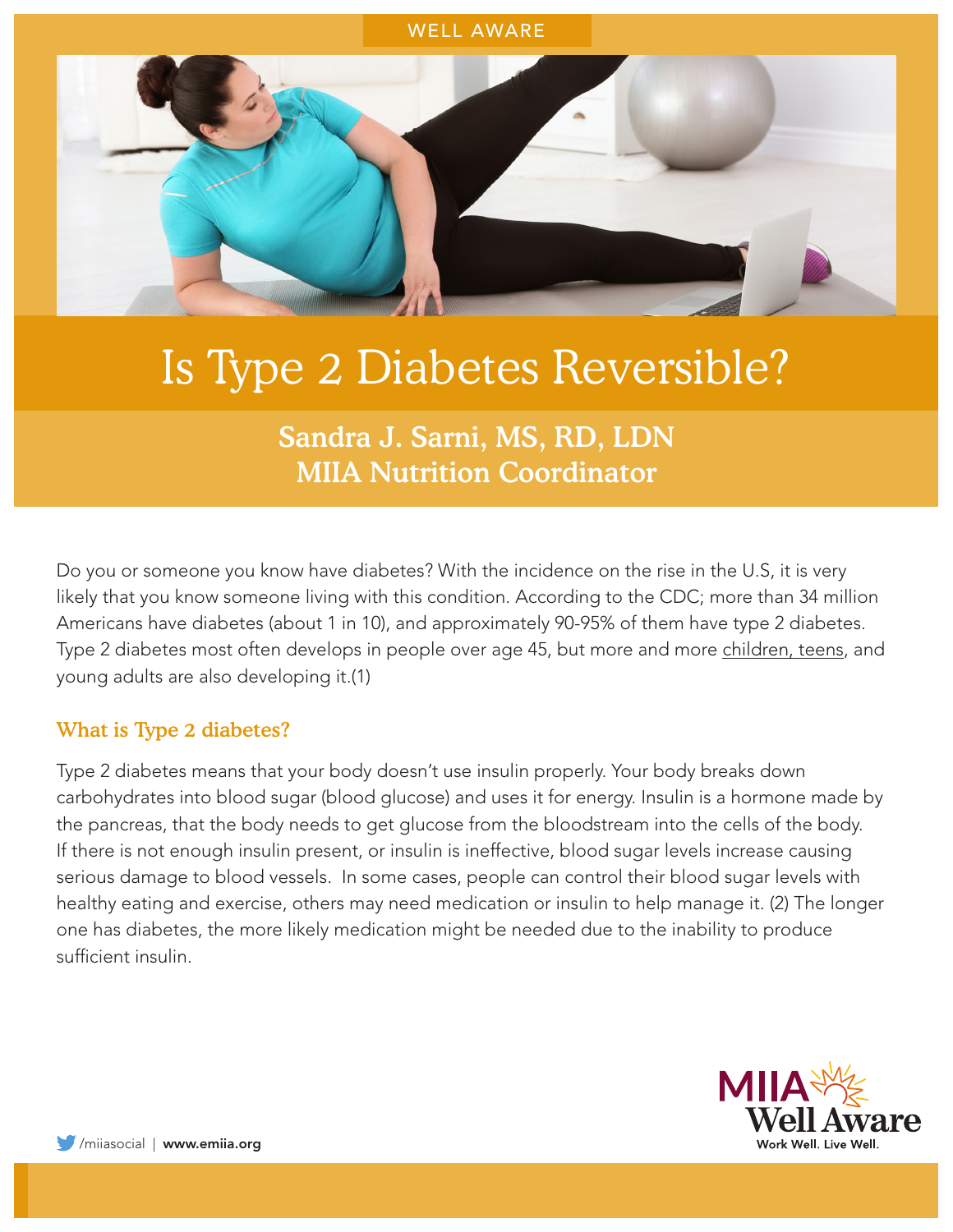## Is Type 2 diabetes reversible?

Type 2 diabetes is a progressive disease, but there are many things you can do to slow the progression or even reverse it. There is no cure for diabetes, however, when lifestyle improvements bring blood sugar numbers down to normal levels, diabetes is controlled or in remission.

Diabetes remission occurs when blood sugar levels return to normal without using medications for at least 1 year. A prolonged diabetes remission means that the same normal blood sugar levels are maintained for 5 years (3). A remission or a reversal of any type usually requires some weight loss in people who have been overweight or obese.

### Who is likely to experience a reversal of type 2 diabetes?

Losing weight, maintaining weight loss, choosing healthy foods, being physical active, sleeping well, and managing stress can all improve blood sugar levels. These positive lifestyle changes have the potential to reverse type 2 diabetes.

MIIA Well Aware has a variety of online programs to help you.

- Free recorded, fitness videos. Try one out at: [www.miiawinners.org](https://www.miiawinners.org/)
- Nutrition, weight loss tips, and recipes. Take a look: https://www.emiia.org/well-aware/nutritionweight-management
- Wellness webinars including better sleep, managing stress, and more: [www.miiawinners.org](http://www.miiawinners.org)
- Phone coaching, free and confidential is available to BCBS/MIIA subscribers. Check it out at: https://www.emiia.org/well-aware/wellness-coaching
- Team Blue Care Manager At no cost, BCBS/MIIA subscribers can take advantage of the services of a team blue care manager. Registered nurses, mental and behavioral health specialists, health coaches, and other professionals are ready to match their expertise to your needs. Go to: https:// www.bluecrossma.org/myblue/find-care/care-options/care-management or call 1-800-392-0098, Mon. to Thu. 8:30 AM - 8 PM ET and Fri. 8:30 AM - 4:30 PM ET.